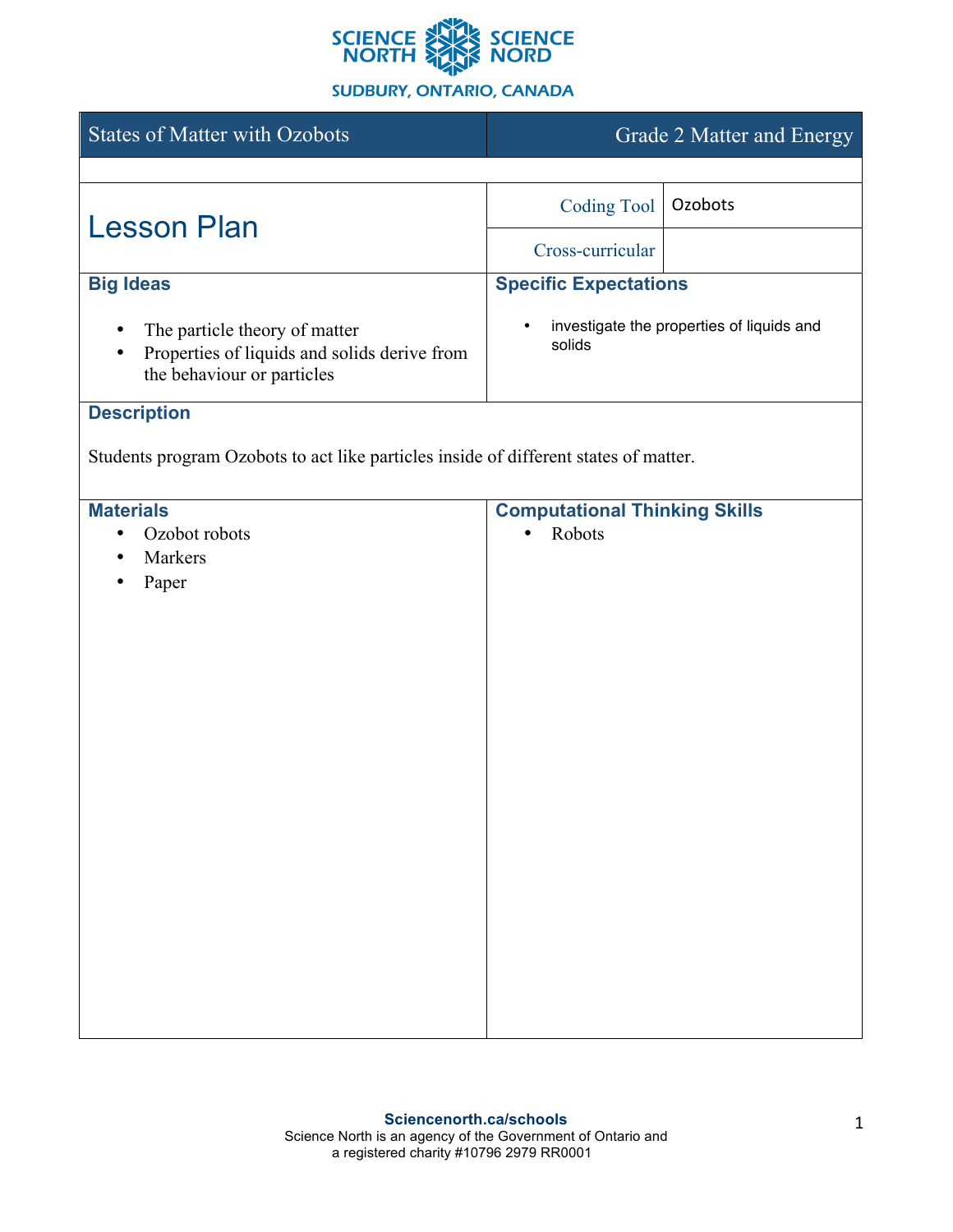

# **Introduction**

The different states of matter get their properties from the behaviour of particles (atoms and molecules) that make them up. Solids are solid—able to keep their shape and resist forces because the particles within them cannot move very far or (generally) very fast). Liquids only flow because their particles can move freely within the material. In gasses the particles move even further from one another, not being bound at all. This behaviour can be simulated with Ozobots.

Ozobots are small, line-following robots that can be programmed by driving over dashes of colour. By default, they always follow black lines. Different patterns of primary colours will change the Ozobots behaviour: for example,  $\Box$  (red black red) instructs the Ozobot to drive slowly, until it gets another speed code. Your Ozobots should have come with a quickreference guide including all of the colour codes. In this activity, the codes most likely to be of use are the speed changes.

| Slow:          |  |
|----------------|--|
| Normal/Cruise: |  |
| Fast:          |  |
| Turbo:         |  |

If the class has not used Ozobots before (or at least not recently) be sure to allow sufficient time to demonstrate the robot: draw a line for it to follow in black marker, and demonstrate how the coloured codes can be used to program the robot by changing its speed. (There are other codes, of course, which may be relevant to more advanced classes, but for most the speed codes will suffice for this activity.)

#### **Action**

Ask each group (or student) to simulate the behaviour of a single particle of matter in each state you wish to consider (solid/liquid/gas or just solid and liquid). Each group should be provided with black and coloured markers, several pieces of paper, and an Ozobot for this activity. Remind your students to label each sheet with their names and which state of matter it means to represent.